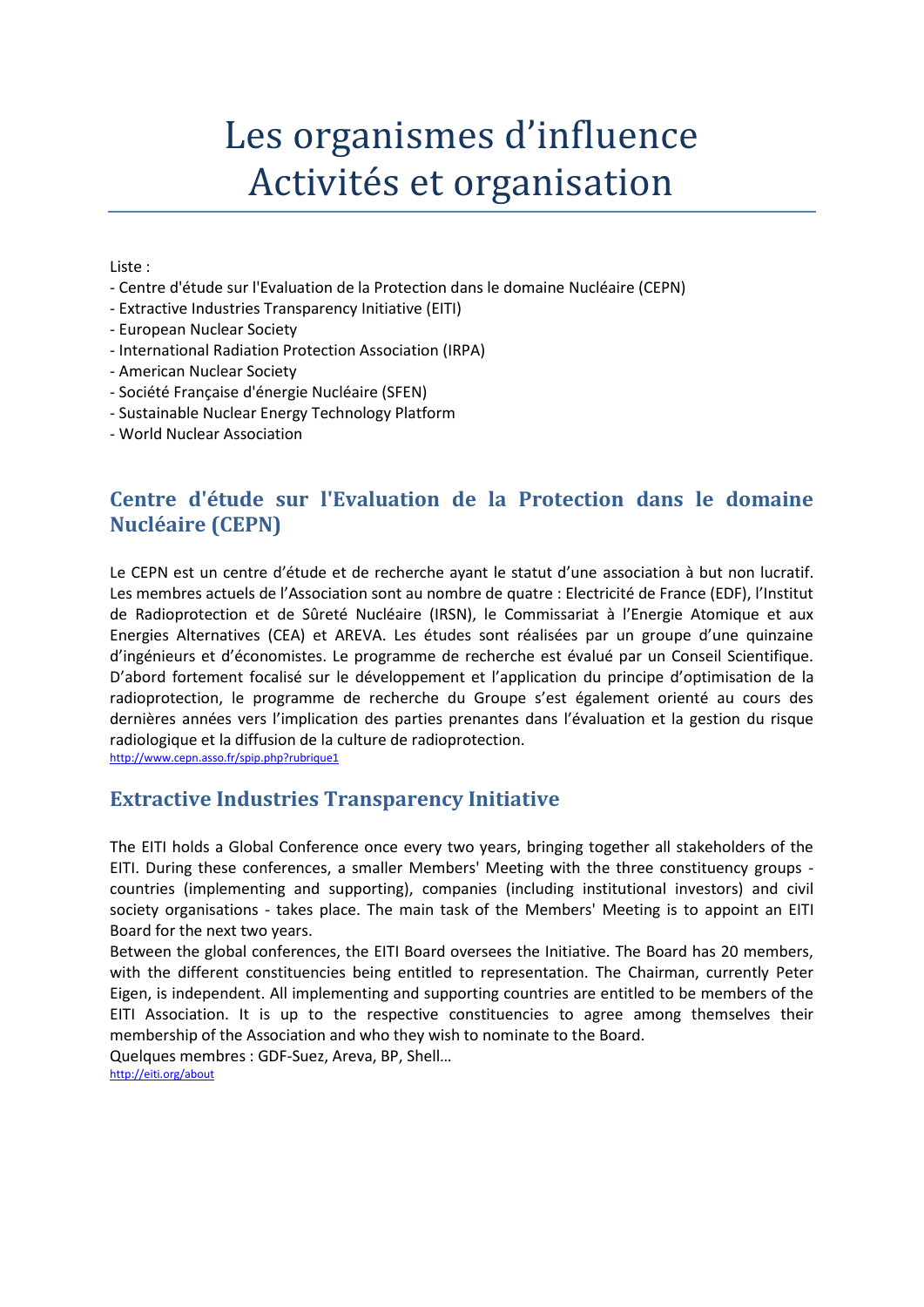## **European Nuclear Society**

ENS is the largest society for nuclear science, research and industry in Europe. Ever since its foundation in 1975 it has been promoting the advancement of nuclear science, research and engineering to its members, decision makers and the general public.

The Society's membership includes national nuclear societies from 22 countries in Europe plus Israel. Another crucial component of that membership is the group of about 60 corporate members, representing key stakeholders which are partners for nuclear technology and research in Europe. ENS comprises more than 20,000 professionals from industry, the academic world, research centres and authorities: people who voluntary commit themselves to generate ideas and to take up responsibilities, who have the enthusiasm to get things done and the curiosity to learn from colleagues and from people outside the network

<http://www.euronuclear.org/1-about/organisation.htm>

Quelques membres : Areva, EDF, Electrabel (GDF Suez)…

#### **International Radiation Protection Association (IRPA)**

The primary purpose of IRPA is to provide a medium whereby those engaged in radiation protection activities in all countries may communicate more readily with each other and through this process advance radiation protection in many parts of the world. This includes relevant aspects of such branches of knowledge as science, medicine, engineering, technology and law, to provide for the protection of man and his environment from the hazards caused by radiation, and thereby to facilitate the safe use of medical, scientific, and industrial radiological practices for the benefit of mankind.

It is a major task for IRPA to provide for and support international meetings for the discussion of radiation protection. The International Congresses of IRPA itself are the most important of these meetings. These have been held about every four years since 1966.

For all Associate Societies of IRPA and individual members, it is an important objective to attend the next International IRPA Congress. For many other related professions it is an excellent opportunity to communicate on the achievements, scientific knowledge and operational experience in radiation protection.

[http://www.irpa.net/index.php?option=com\\_content&view=category&layout=blog&id=94&Itemid=60](http://www.irpa.net/index.php?option=com_content&view=category&layout=blog&id=94&Itemid=60)

La Société Française de Radioprotection (SFRP) est membre de l'IRPA.

Bienfaiteurs de la SFRP : Areva, GDF-Suez, IRS, Camberra (Measurement Solutions for Nuclear Safety and Security) – une société du groupe Areva

## **American Nuclear Society**

The American Nuclear Society is a not-for-profit, international, scientific and educational organization. It was established by a group of individuals who recognized the need to unify the professional activities within the diverse fields of nuclear science and technology. December 11, 1954, marks the Society's historic beginning at the National Academy of Sciences in Washington, D.C. ANS has since developed a multifarious membership composed of approximately 11,000 engineers, scientists, administrators, and educators representing 1,600 plus corporations, educational institutions, and government agencies. It is governed by four officers and a board of directors elected by the membership.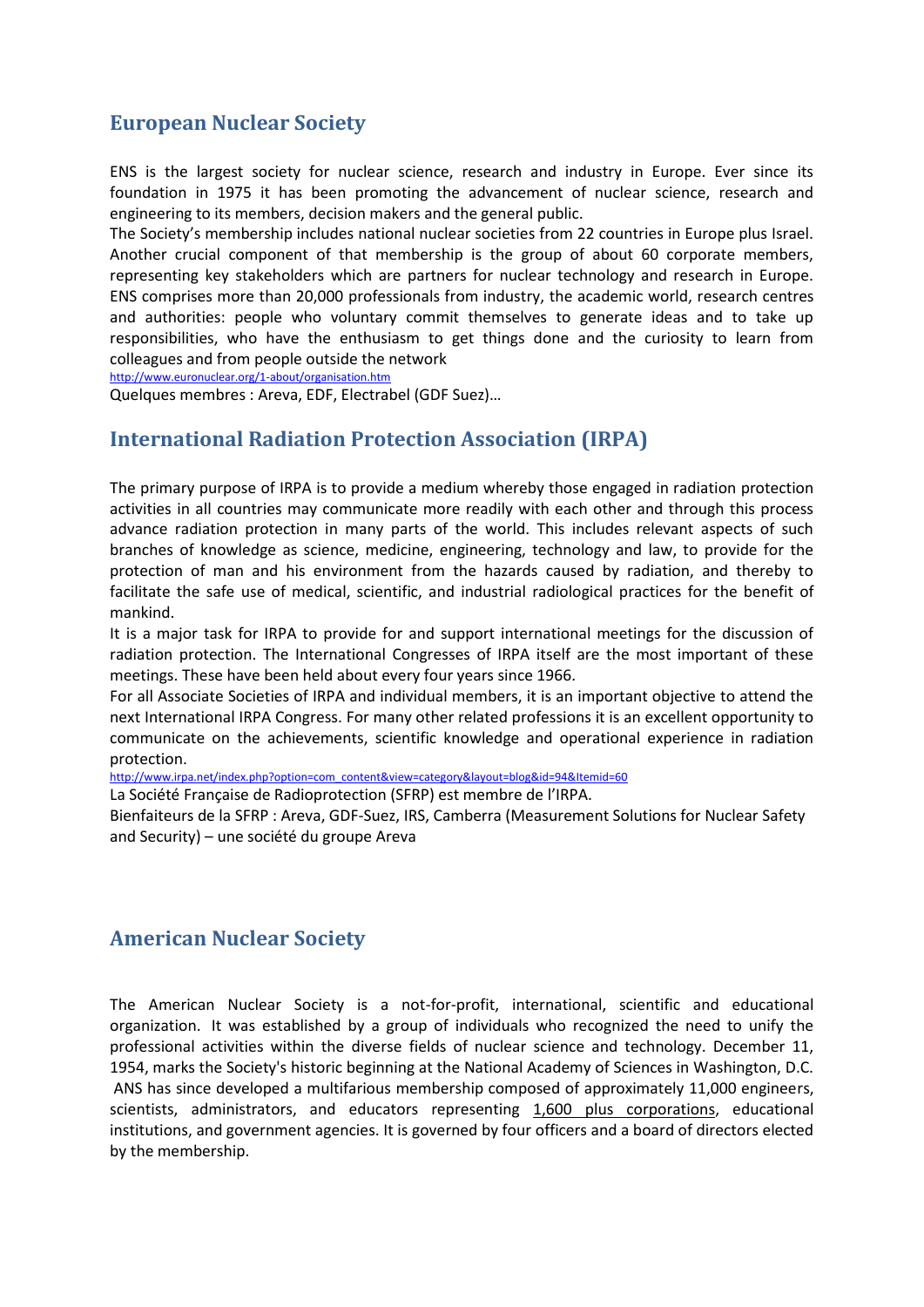ANS members represent more than 1,600 corporations, educational institutions, and government agencies.

[http://en.wikipedia.org/wiki/American\\_Nuclear\\_Society](http://en.wikipedia.org/wiki/American_Nuclear_Society)

# **Société Française d'énergie Nucléaire (SFEN)**

Association sans but lucratif, forte de 4500 adhérents, notre société a une double vocation :

- favoriser l'avancement des sciences et techniques nucléaires ;

- contribuer à toute forme d'information sur les questions liées à ce type d'énergie. La SFEN est amenée également à soutenir la mise en place d'un réseau international de relations dans la communauté scientifique et dans les milieux techniques du nucléaire. La SFEN rassemble des professionnels ou d'anciens professionnels du secteur de l'énergie, des étudiants, des enseignants en majorité de formation scientifique, des membres des professions libérales, juridiques, médicales ou de conseil. Leur parcours professionnel et personnel les a conduits à prendre conscience de l'importance des enjeux et des choix énergétiques au niveau local, régional, national et planétaire.

<http://www.sfen.org/>

#### **Liaisons nationales et internationales**

- La SFEN est en liaison étroite avec les autres Associations francaises concernées par le problème d'énergie, et tout spécialement avec le Forum Atomique Francais (FAF), lui-même membre de l'Organisation européenne correspondante (FORATOM- Forum Atomique Européen).
- Elle est membre de la SOCIÉTÉ EUROPÉENNE DE L'ÉNERGIE NUCLÉAIRE (European Nuclear Society - ENS) qu'elle a contribué à créer en avril 1975 et qui regroupe 30 Sociétés savantes nationales.

#### **Sustainable Nuclear Energy Technology Platform**

Nuclear fission energy delivers safe, sustainable, competitive and essentially carbon-free energy to Europe's citizens and industry. Within the framework of the Strategic Energy Technology Plan (SET-Plan), the European Commission's stakeholders have formulated a collective vision of the contribution which fission could make towards Europe's transition to a low-carbon energy mix by 2050, with the aim of integrating and expanding Research and Development capabilities in order to reach this objective. Action is needed now to enable Europe to retain its leading technological and industrial position in the field of civil nuclear technology.

Quelques membres : Areva, GDF-Suez, Eon… [http://www.snetp.eu/www/snetp/index.php?option=com\\_content&view=article&id=23&Itemid=4](http://www.snetp.eu/www/snetp/index.php?option=com_content&view=article&id=23&Itemid=4)

#### **World Nuclear Association**

The World Nuclear Association is the international organization that promotes nuclear energy and supports the many companies that comprise the global nuclear industry. WNA arose on the foundations of the Uranium Institute, established in London in 1975 as a forum on the market for nuclear fuel. In 2001, spurred by the expanding prospects for nuclear power, the UI changed its name and mandated itself to build a wider membership and a greater diversity of activities. The goal was to develop a truly global organization geared to perform a full range of